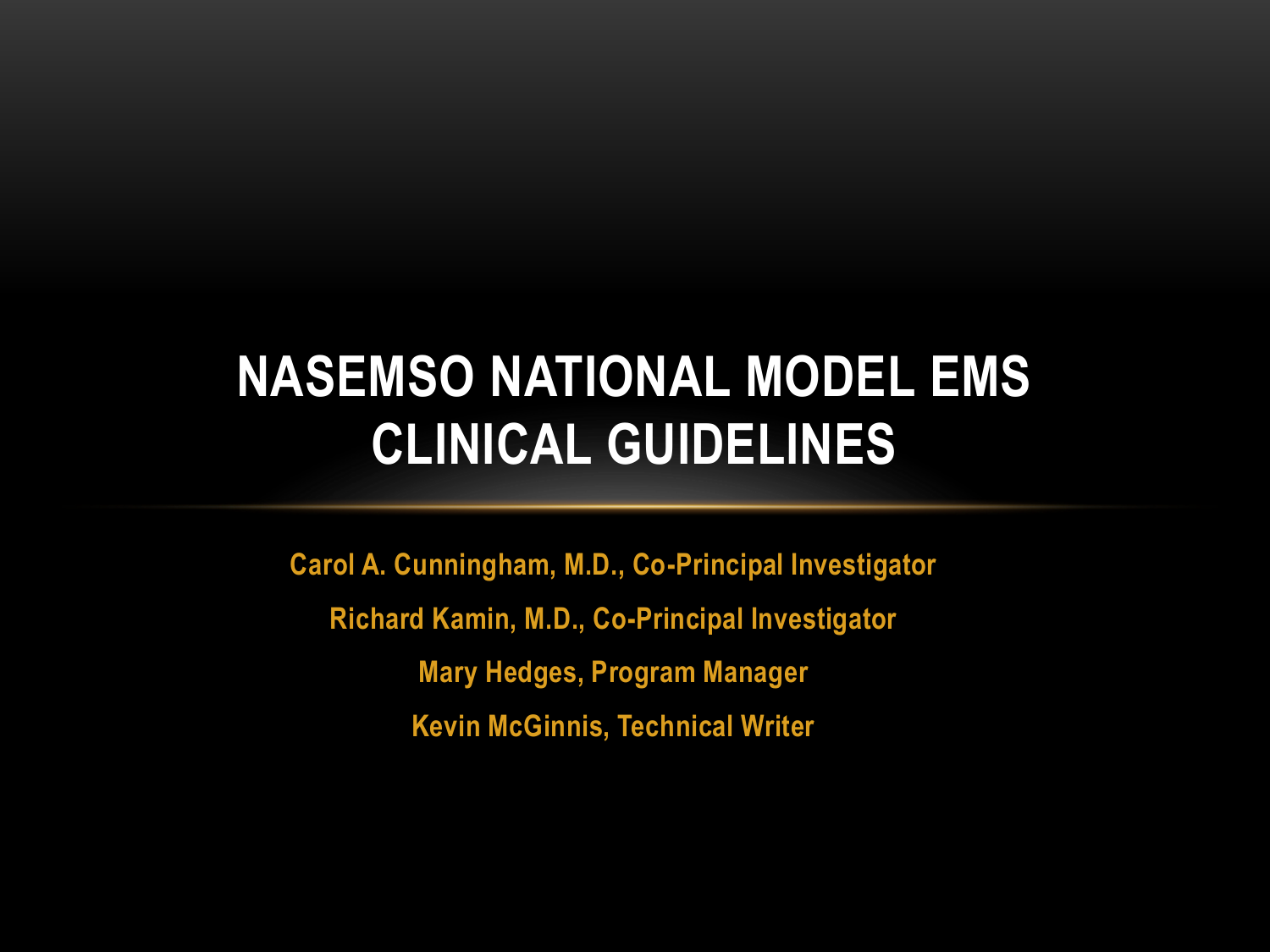

- Project was launched on September 27, 2012
- Final document was submitted to NHTSA on September 16, 2014
- Final project report was submitted to NHTSA on September 19, 2014

# **IT'S A HOLLYWOOD WRAP!**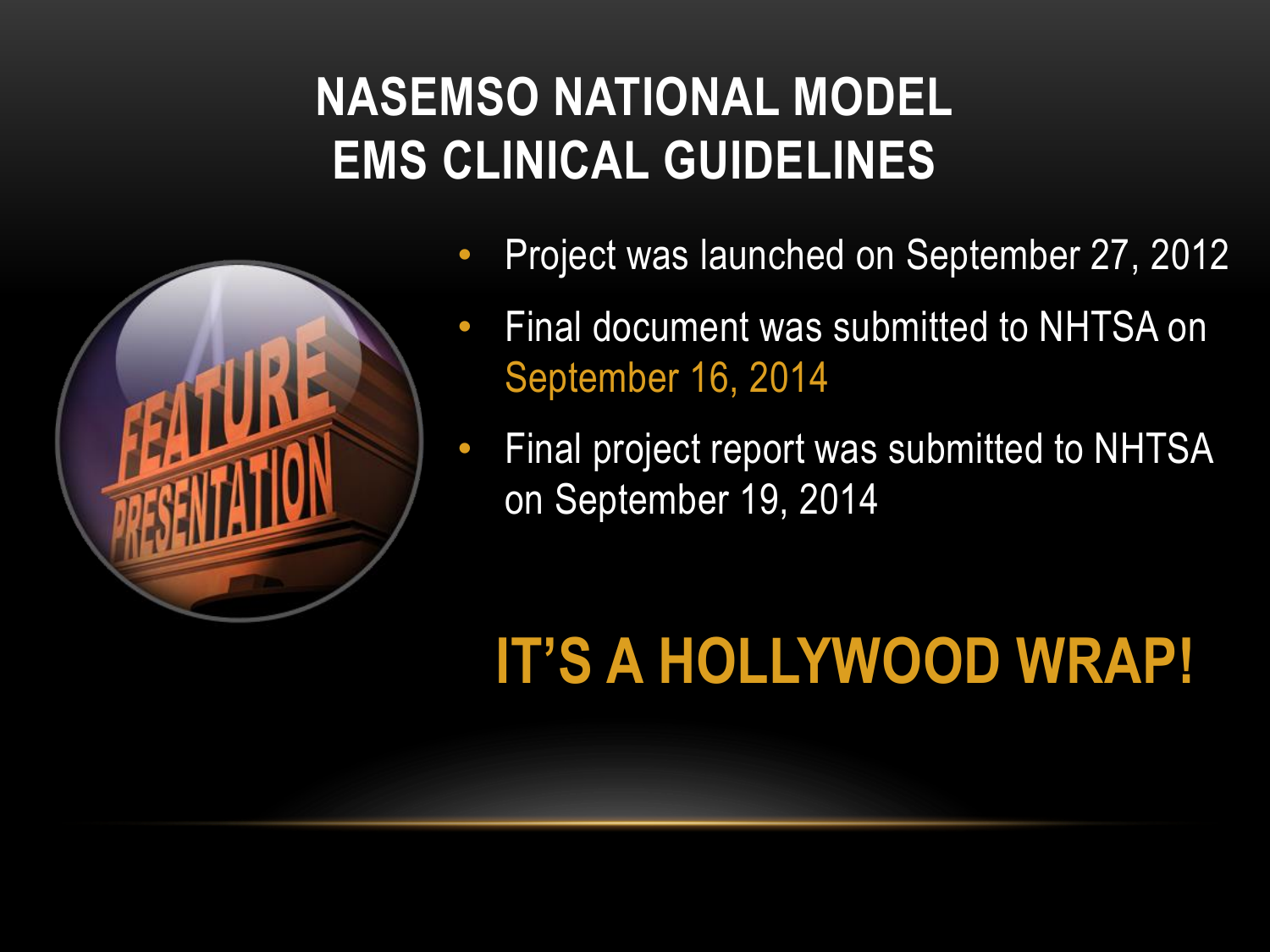The NASEMSO Medical Directors Council offers our deepest and most sincere thanks to:

> **NHTSA, Office of EMS** and **HRSA** for funding **NASEMSO** for the approval and support

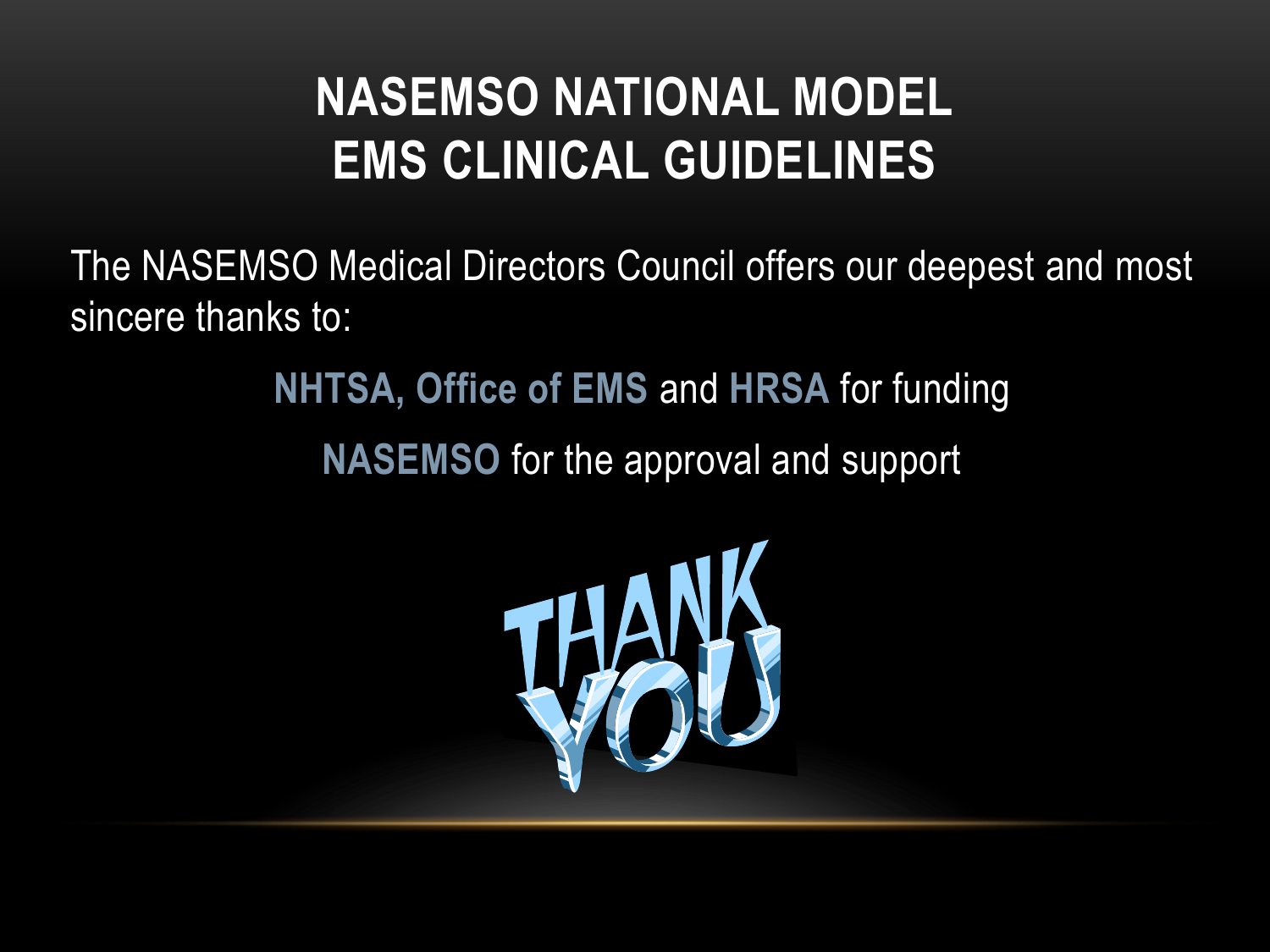• Enhance patient care with current, evidence-based practices

• Promote uniformity across healthcare systems

• Provide ready-to-adopt guidelines for EMS systems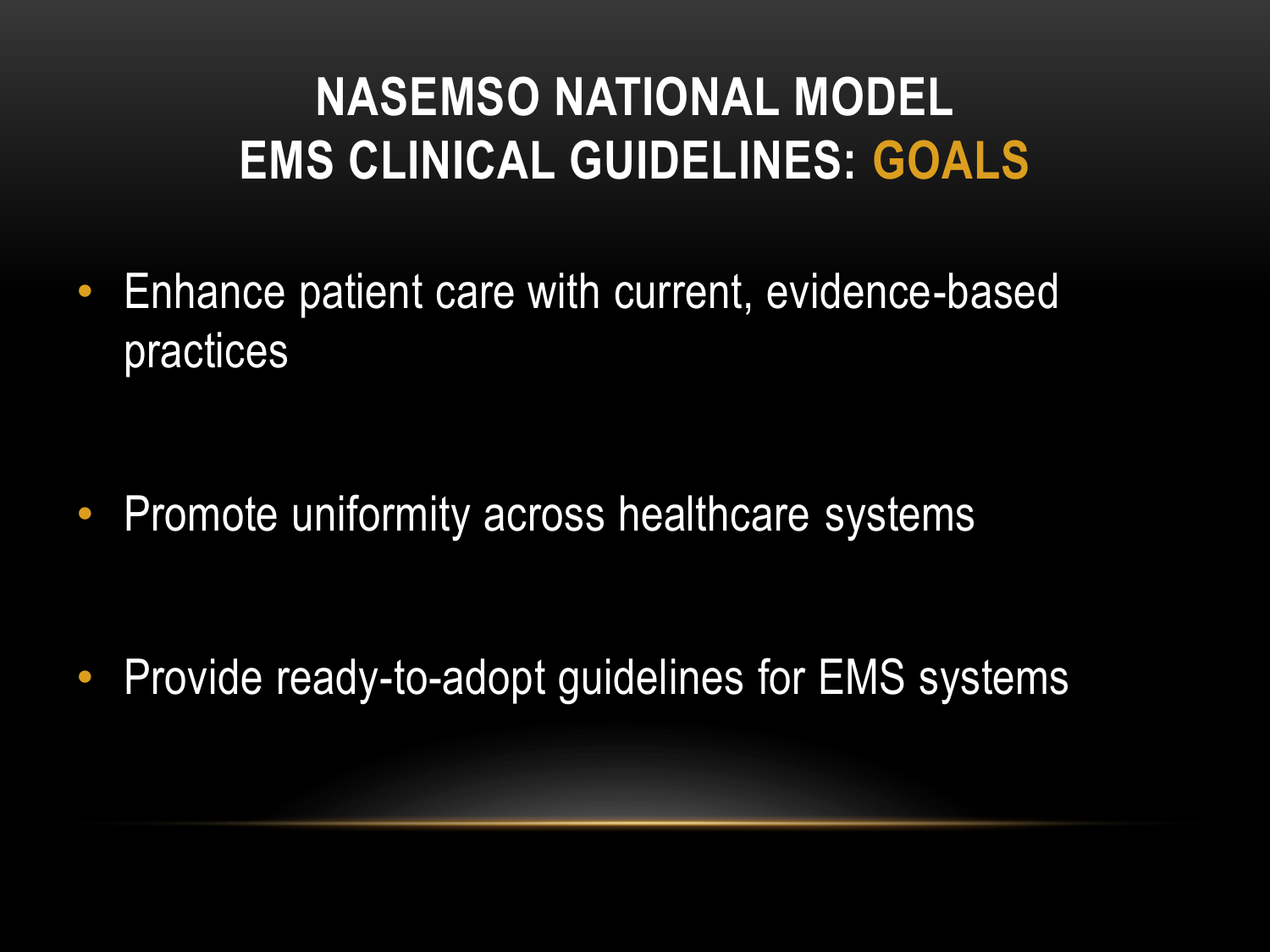- Patient-centric
- Enhance patient care
- Maximize patient care, safety, and outcomes regardless of the existing resources and capabilities within an EMS system
- Resource to clinical practice
- Use or adapt for use on a state, regional or local level
- Benchmark performance of EMS practice

### **NOT ALL-INCLUSIVE**

OR MANDATORY

### **DOES NOT DETERMINE LOCAL SCOPE OF PRACTICE**

# **INTENDED TO BE DYNAMIC**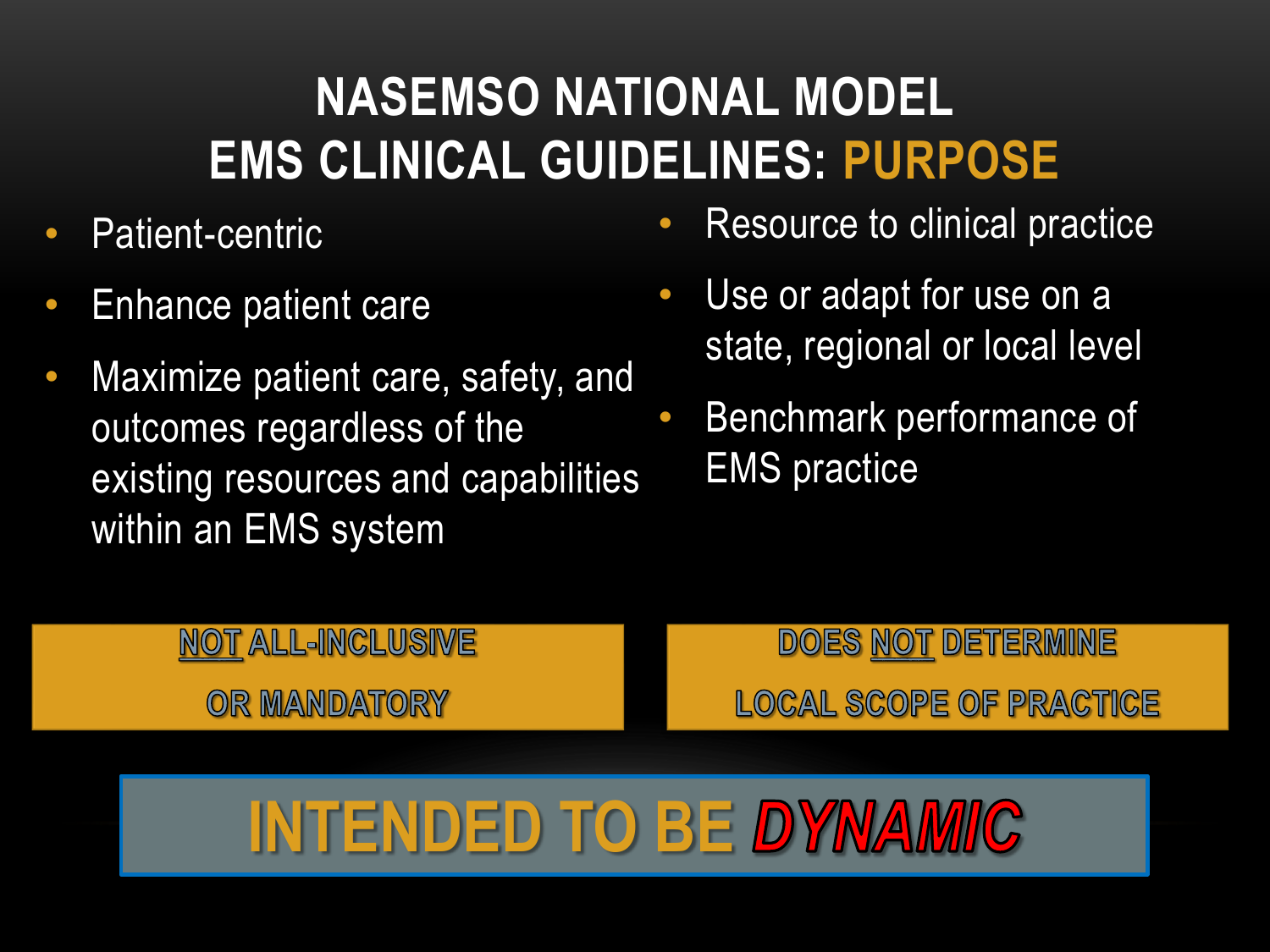### **EMS: EVIDENCE-BASED MEDICINE**

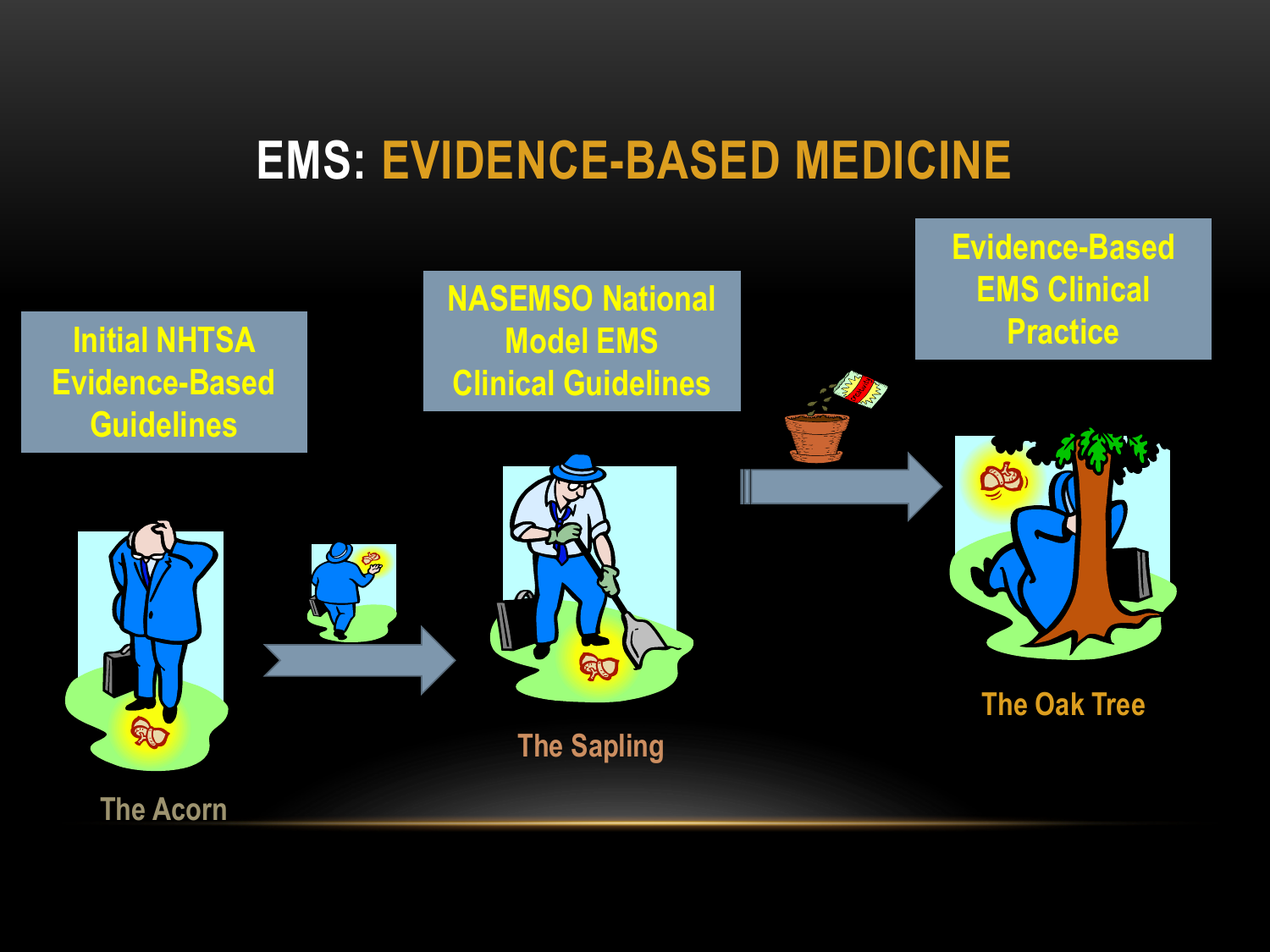## **NASEMSO NATIONAL MODEL EMS CLINICAL GUIDELINES: NEXT STEPS**

- Measurable patient outcomes
- Measurable use and/or adoption of the guidelines by the EMS community
- Inclusion of additional evidence-based guidelines
- Inclusion of additional consensus-based guidelines
- Collection and review of new EMS research literature and data
- Maintenance of the currency of the document
- Enhanced incorporation of collaborative EMS systems (e.g. NEMSIS)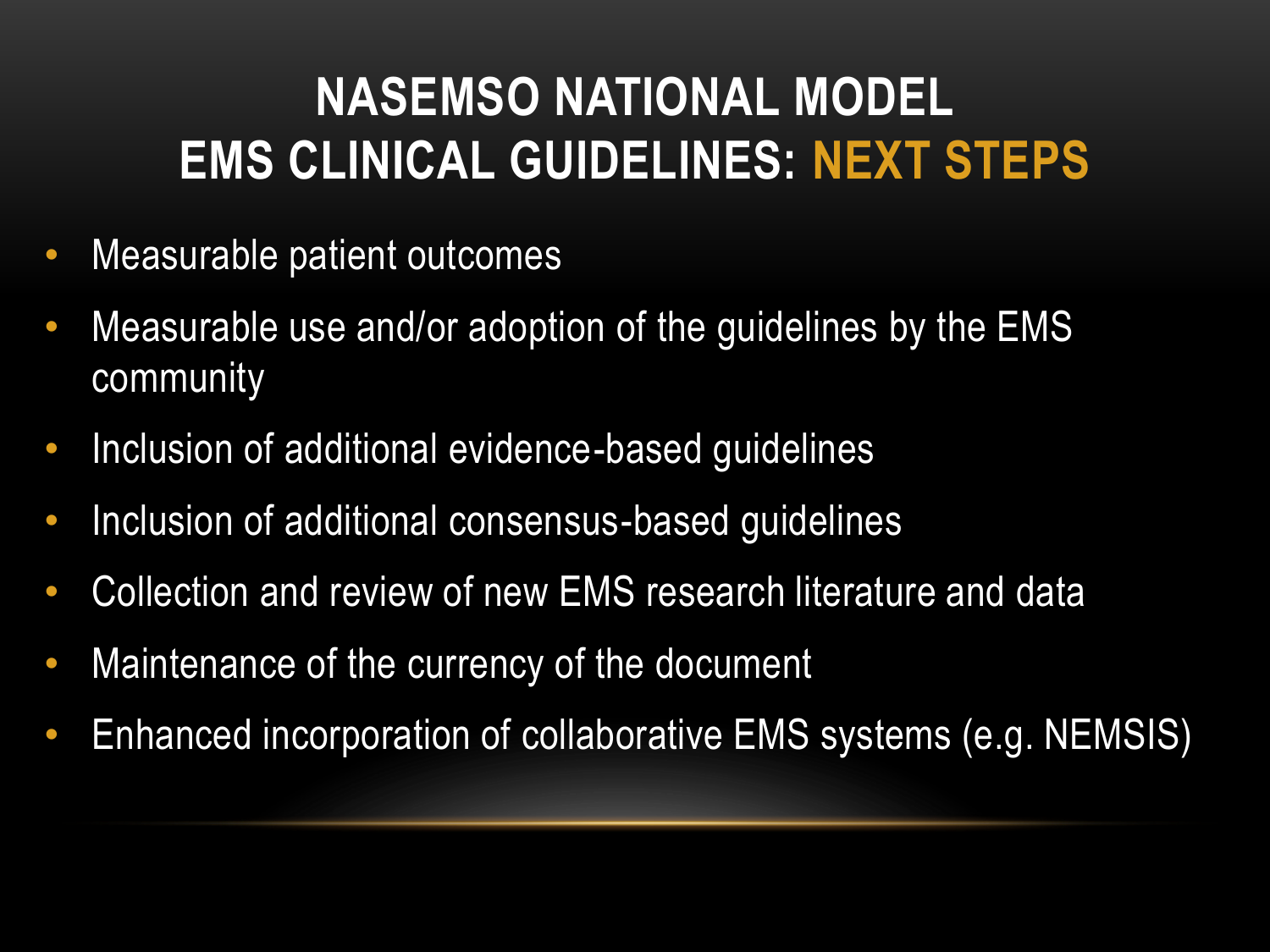- Distribution of a questionnaire with the guideline document
- Utilize social media
- Track amendments made to documents by EMS medical directors and underlying reasons for editions
- Request information on educational resources utilize to enable adoption of the model clinical EMS guidelines

### Adoption/Use Impact on Patient Outcome

- Review of NEMSIS data
- Track outcomes from existing individual state registries
- Compare outcomes from those using the model clinical EMS guidelines versus those that are not or are using amended model guidelines
	- Track patient outcomes during multijurisdictional responses from EMS systems to assess the impact of the model EMS clinical guidelines on interoperability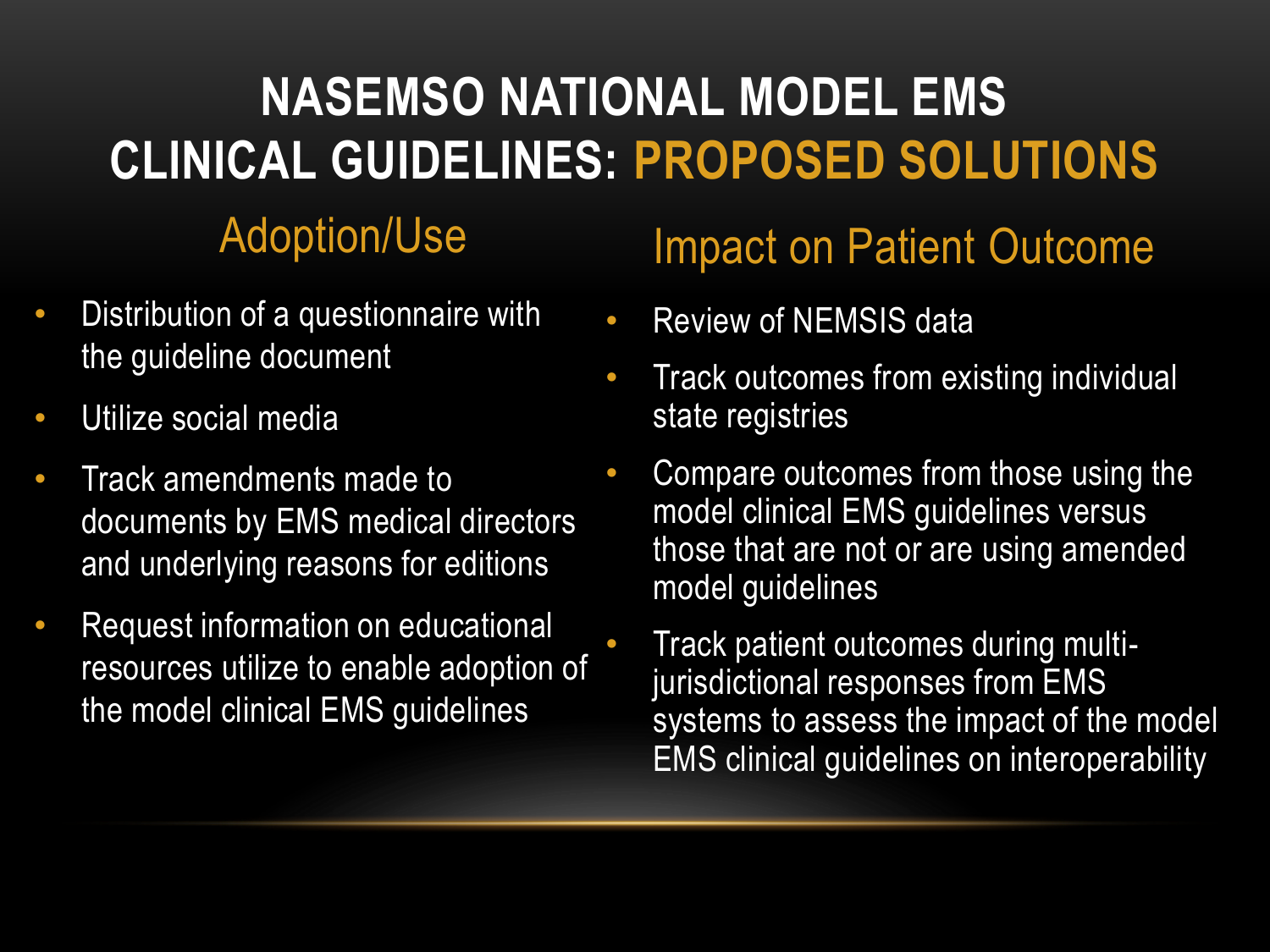- Include inquiries on a questionnaire regarding implementation hurdles and successes
- Utilize the findings from the NASEMSO Evidence-Based Guidelines Implementation project when they become available
- Support state EMS offices and other EMS systems during the implementation process

### **Implementation** Data Collection

- Create a repository where the entire EMS community is invited to submit current literature and/or quality EMS research
- Maximize utilization of NEMSIS
- Collect feedback from continued performance improvement processes from EMS systems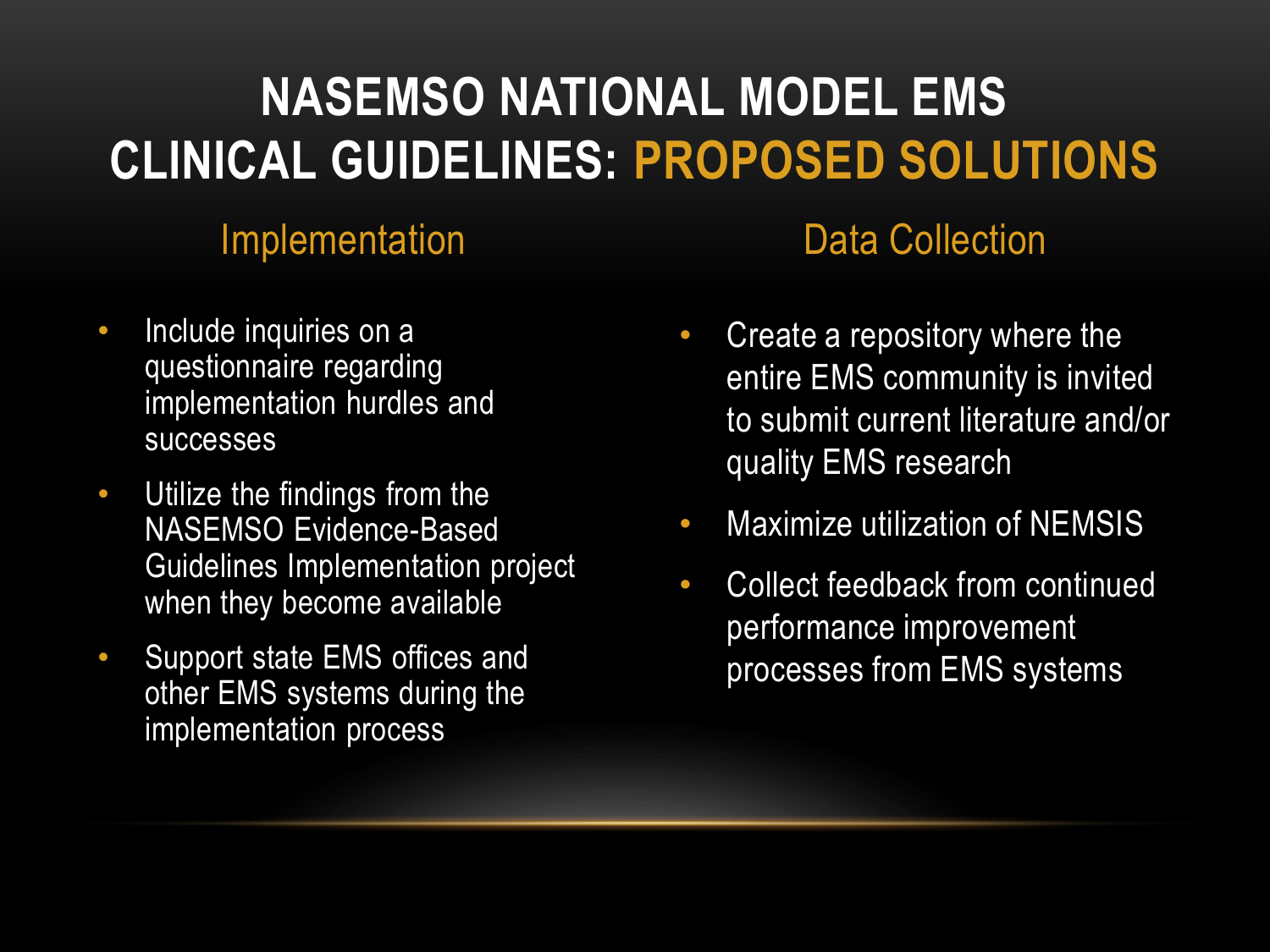- Determine a timeline for a comprehensive reviews and updates of the document
- Create a multi-council committee within NASEMSO to identify the supportive needs or hurdles encountered during the adoption process of the guidelines by EMS systems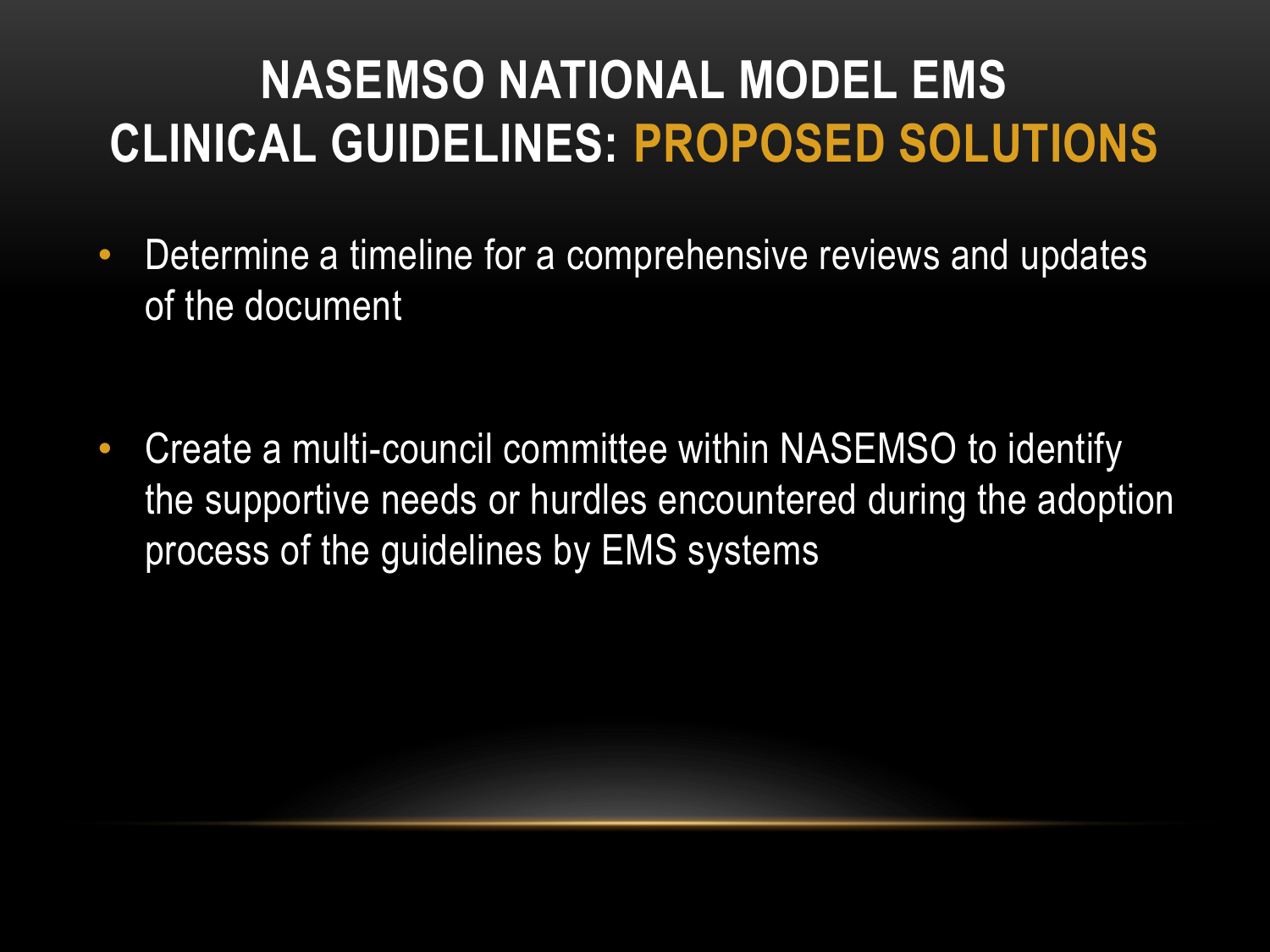- Create a committee within the NASEMSO Medical Directors Council that, with the authorization of the NASEMSO, would perform the following tasks:
	- o Propose solutions to the issues identified by NASEMSO's multi-council committee tasked to the guidelines
	- o Address and incorporate guideline updates requiring more urgent and/or immediate attention (e.g. upcoming 2015 American Heart Association Guidelines, patient care measures demonstrated to dramatically improve outcomes)
	- o Oversee the scheduled comprehensive review and update of the document with the input from national EMS physician stakeholder organizations and subject matter experts